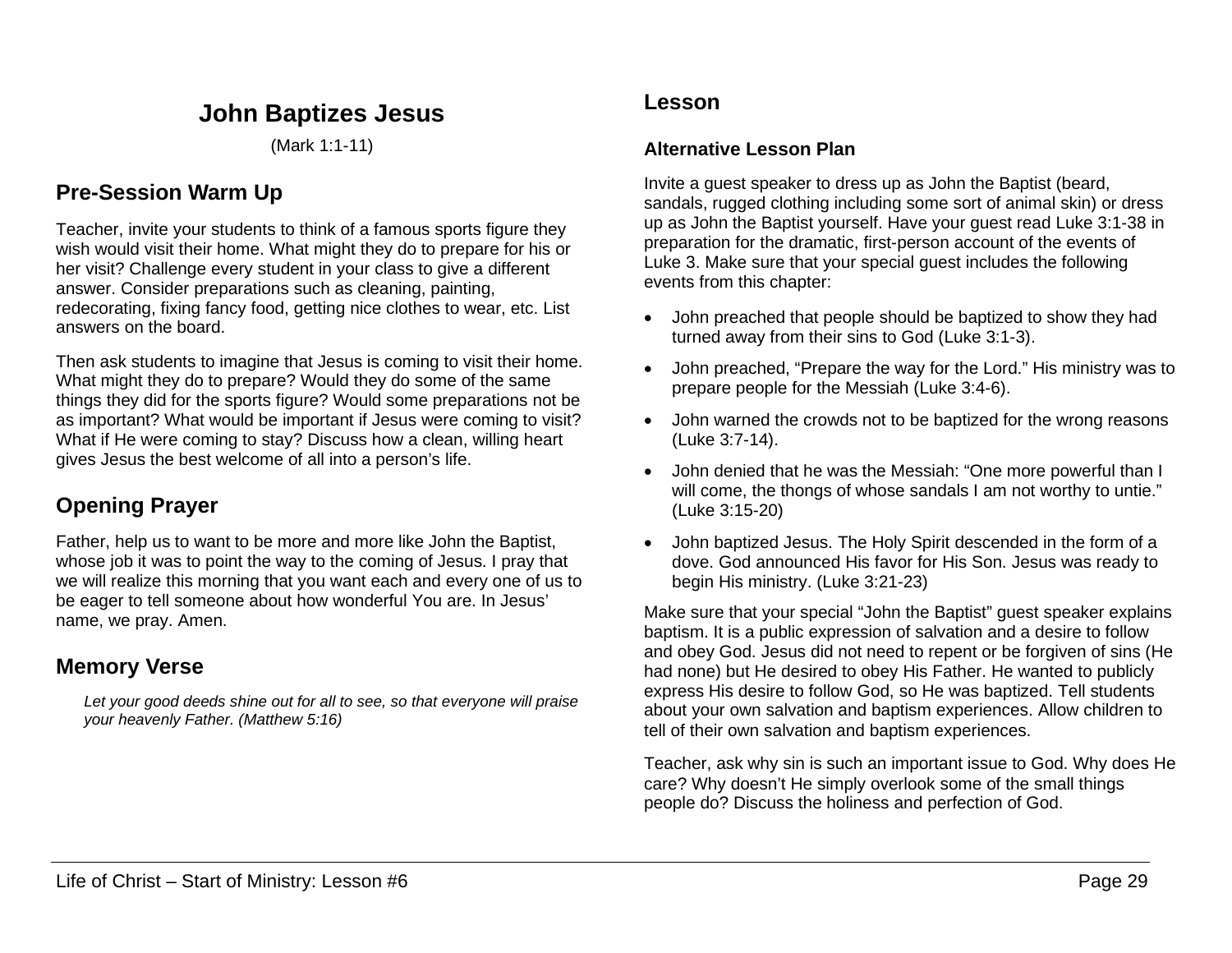### **Regular Lesson Plan**

[Teacher, invite your students to think of a famous sports figure they wish would visit their home. What might they do to prepare for his or her visit? Consider preparations such as cleaning, painting, redecorating, fixing fancy food, getting nice clothes to wear, etc. List answers on the board.

Then ask students to imagine that Jesus is coming to visit their home. What might they do to prepare? Would they do some of the same things they did for the sports figure? Would some preparations not be as important? What would be important if Jesus were coming to visit? What if He were coming to stay? Discuss how a clean, willing heart gives Jesus the best welcome of all into a person's life.]

# **Opening Prayer**

Father, we know that You can return to earth at any time. We don't know when You are coming back, but we are told that it could be anytime. Please help us to always live our lives in a way that is pleasing to You so that we are ready for Your return. In Jesus' name, we pray. Amen.

## **Memory Verse**

*If we confess our sins, He is faithful and just to forgive us our sins and to cleanse us from all unrighteousness. (1 John 1:9)*

## **Lesson**

[Teacher, review with the children, who John the Baptist was…]

An angel had appeared to Zechariah and told him that he and his wife, Elizabeth, were to have a special son and his name was to be John.

They knew that God had a special job for John to do. God had told them that before He sent the Messiah into the world that He wanted John to prepare people's hearts to listen to Him when He came.

God had made this plan known to the people through the Prophet Isaiah 700 years before John and Jesus were born.

Mark 1:1-3

*This is the Good News about Jesus the Messiah, the Son of God. It began just as the prophet Isaiah had written: "Look, I am sending my messenger ahead of you, and he will prepare your way. 3He is a voice shouting in the wilderness, 'Prepare the way for the LORD's coming! Clear the road for him!'"*

The Prophet Isaiah told the people that God was going to send a messenger ahead to help people get ready for the Messiah, the Savior of the world.

This messenger was John the Baptist.

Mark 1:4

*This messenger was John the Baptist. He was in the wilderness and preached that people should be baptized to show that they had repented of their sins and turned to God to be forgiven.*

John the Baptist was to tell people to be baptized to show that they had repented of their sins and turned to God to be forgiven.

Mark 1:5

*All of Judea, including all the people of Jerusalem, went out to see and hear John. And when they confessed their sins, he baptized them in the Jordan River.*

Everyone went out to see and hear John. He told them to confess their sins so that they could have their hearts cleansed and ready before the Messiah came. And when they confessed their sins, he baptized them in the Jordan River.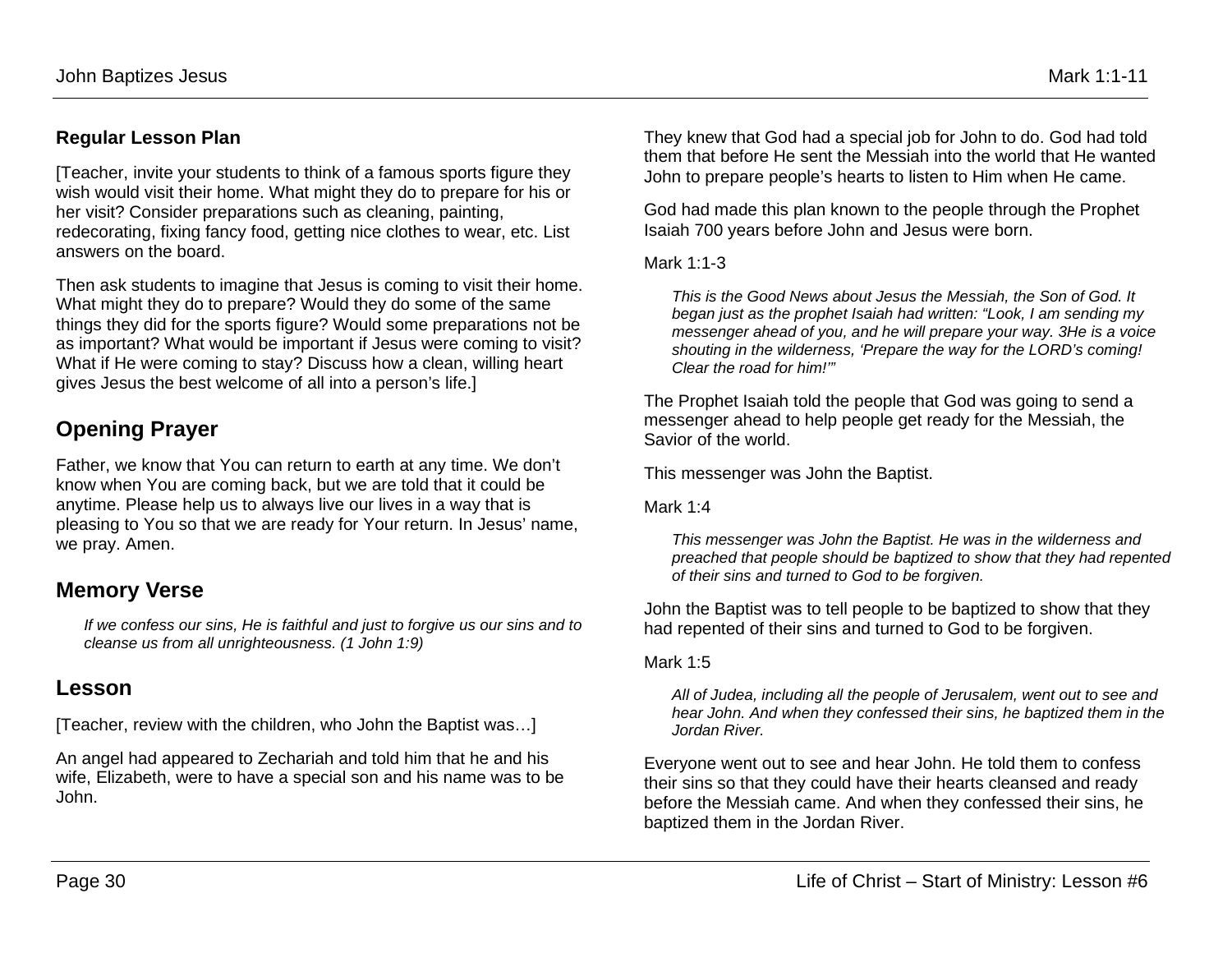How many of you have been baptized? Why did you get baptized? [Teacher, discuss the significance of baptism with the children.]

We all do wrong things. We've been mean to our friends; or disrespectful to our moms, or disobedient to our dads. Some of us have told lies. When we sin, our hearts become dirty. We need to be cleansed on the inside. We do that by coming to the Lord and confessing our sins.

To confess your sins is just telling God that you know you are a sinner. You can say, "Lord, I said that bad word." Or, "I was disrespectful to my mom." Or, "I disobeyed my dad." And when you tell Him that you are truly sorry for doing something that displeases Him and ask Him to forgive you, "He is faithful and just to forgive us our sins and to cleanse us from all unrighteousness." (1 John 1:9)

Baptism shows other people that you have spoken to the Lord, confessed your sins and are now cleansed on the inside.

John was helping people prepare their hearts for the coming of Jesus. They had all been expecting the Messiah to come.

Luke 3:15 [Teacher, read…]

*Everyone was expecting the Messiah to come soon, and they were eager to know whether John might be the Messiah.* 

When they heard John preach, they wondered whether John might be the messiah. Then John told them that Someone greater than he, was coming.

#### Mark 1:7-8

*John announced: "Someone is coming soon who is greater than I am so much greater that I'm not even worthy to stoop down like a slave and untie the straps of his sandals. 8I baptize you with water, but he will baptize you with the Holy Spirit!"*

Who was John talking about? Jesus, the Messiah, the Savior!

Then at last, Jesus traveled from his home in Nazareth out to the Jordan River where John was baptizing people. [Teacher, show on map.]

John 1:29 [Teacher, read…]

*The next day John saw Jesus coming toward him and said, "Look! The Lamb of God who takes away the sin of the world!"*

The people looked where John was pointing. There stood the Lord Jesus Christ! John was telling them that the Christ, the promised Savior, had come.

Why do you think John called Jesus the "Lamb of God"? [Discuss.]

Jesus came to John to get baptized, but John tried to talk him out of it.

Matthew 3:13-15 [Teacher, read...]

*Then Jesus went from Galilee to the Jordan River to be baptized by John. (14) But John tried to talk him out of it. "I am the one who needs to be baptized by you," he said, "so why are you coming to me?" (15) But Jesus said, "It should be done, for we must carry out all that God requires." So John agreed to baptize him.*

John said, "I'm the one who needs to be baptized by you." He was trying to tell Jesus that he was unworthy to baptize Him. John knew that Jesus was God the Son, Who had never done anything sinful in His life.

Why do you think that Jesus allowed John to baptism Him? (Jesus said, "It should be done" in order to fulfill the scriptures.)

Have you ever seen someone get baptized? You baptize someone by carefully helping them go under the water and come up again. It is not a game. It is a way to show other people that God has cleaned you on the inside.

Baptism is a symbol of the death and resurrection of Jesus. When you go under the water it is a picture of the death to your old sinful ways. When you come up out of the water it is a picture that shows people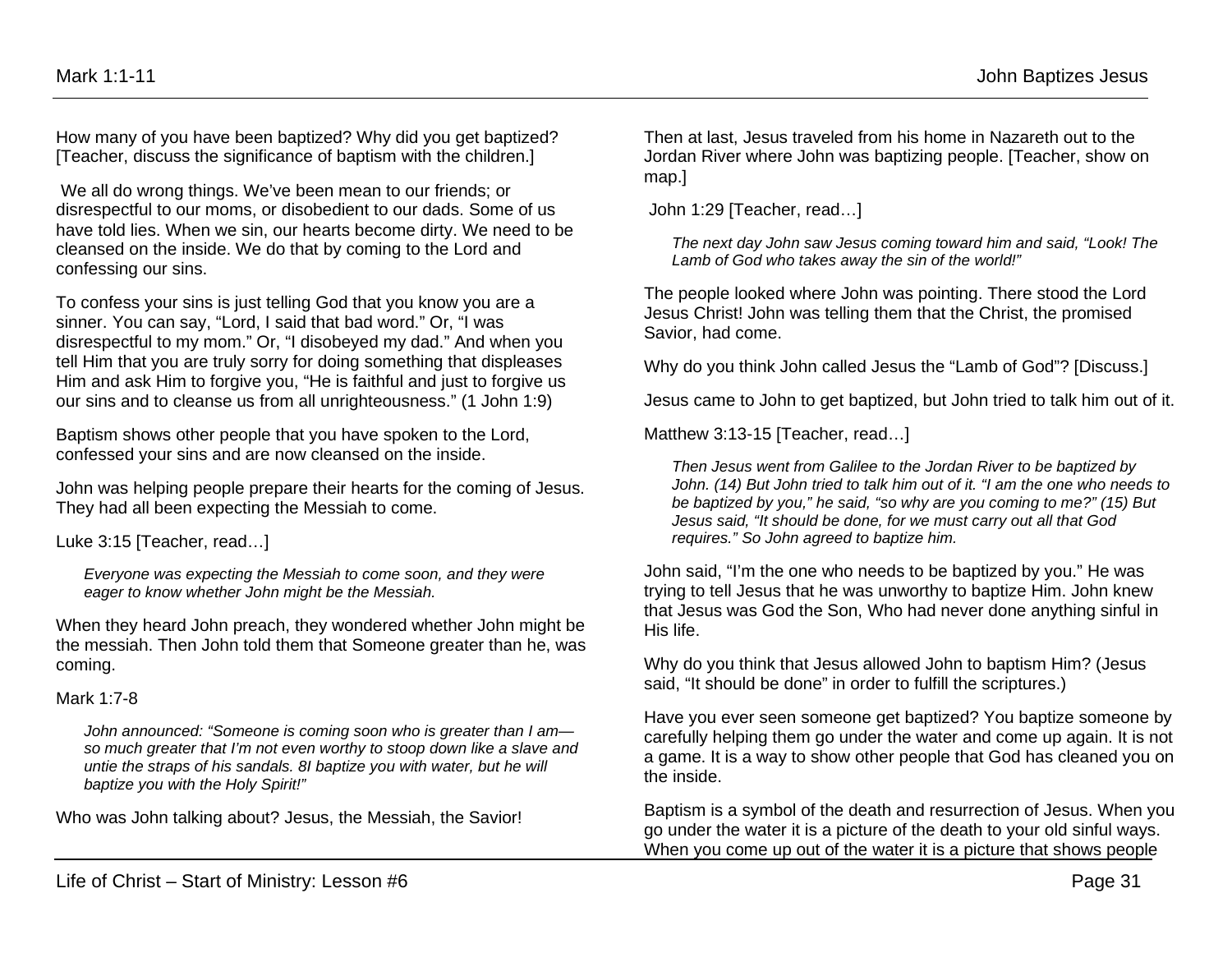you have been born again. We have a new start in life. God has forgiven you of your sins and cleansed you of all your sins so that you can now live your life in a way that brings honor to God.

John baptized God the Son! Think about that! When Jesus came up out of the water, something marvelous happened!

#### Mark 1:10-11

*As Jesus came up out of the water, he saw the heavens splitting apart and the Holy Spirit descending on him like a dove. 11And a voice from heaven said, "You are my dearly loved Son, and you bring me great joy."*

Because Jesus obeyed the Father and was baptized, the Holy Spirit came down upon Him and the Father told Him that He was overjoyed with Him.

John helped people get ready to meet Jesus. God wants you and I to do the same thing. Our world is full of pain and misery and evil because of sin. Many people today do not know about the Lord Jesus. God wants you to point others to Jesus. People need to believe in the Lord Jesus so they can have their sins forgiven and live for God.

How do you think you can point people to Jesus? [Discuss.]

Jesus loves each one of us and wants to make each one of us clean on the inside. You can ask God to make you clean on the inside right now if you want to. All you need to do is ask God to forgive you of all the naughty things you have ever done and to make you clean in the inside. As I pray, you pray to God…

## **Closing Prayer**

Father, all of us do wrong things. Some of us have been mean to our friends; some of us have been disrespectful to our moms; or disobedient to our dads. Some of us have told lies. I ask you to forgive us our sins. Then help us want to do what's right. Fill us with your Holy Spirit so that we might live our lives in a way that brings honor and glory to You. In Jesus name, we pray. Amen.

# **Learning Activities**

### **Lesson Review Activity**

Make a path in your room with a long rope. Put lots of bends, twists, and curves in the path. Have the children take off their shoes and walk on the "tightrope." When the first child is several feet along the path, have the next child begin. After everyone has walked the path, straighten the rope, and have the children walk along the path again. Then, gather the children and ask:

- Was it easier to walk along the crooked path or the straight path?
- Why did John ask the people to straighten the road?
- How can we straighten the road today?

To straighten the road for Jesus means to get ready for his coming. We can get ready for Jesus by looking at our lives and by getting rid of the things that keep us from following Jesus. Then we'll be able to welcome Jesus with our whole hearts.

### **Craft Corner**

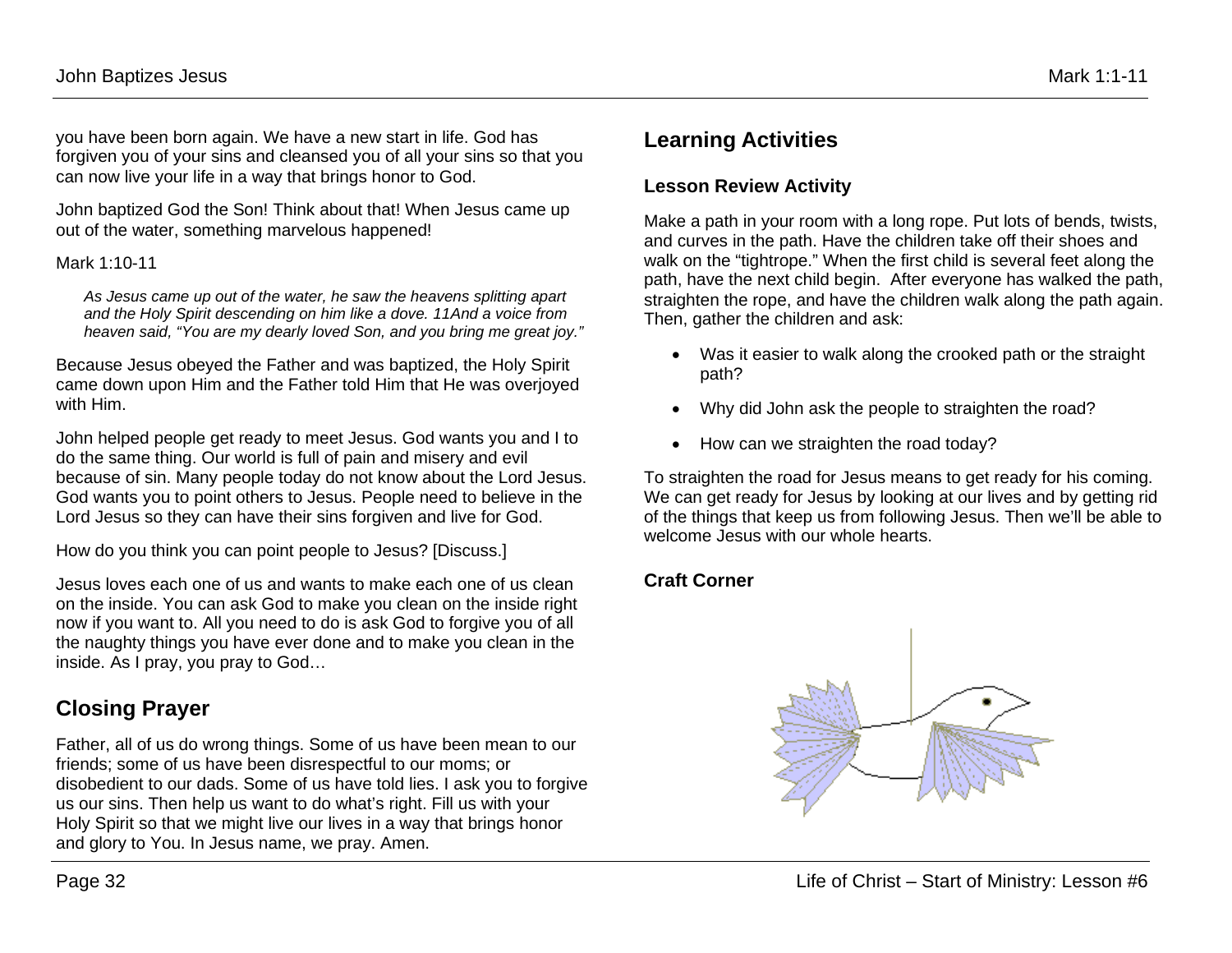#### **Supplies needed**:

- White construction paper or card stock
- White tissue paper, 6"x10"
- Ribbon
- Scissors
- Pencil
- Clear tape
- Optional: markers, glue, glitter, wiggly eyes

### **Procedures**;

- 1. Cut the body out of stiff white paper.
- 2. Make a slit in the body for the wings.
- 3. Fold each piece of tissue like an accordion, ½" folds.
- 4. Insert the folded tissue paper (wings) into the slit in the bird's body.
- 5. Punch a hole and thread it with the ribbon to hang it up.
- 6. Optional: decorate the dove with markers or glitter or wiggly eyes.

### **Game Center**

Use the following review questions in a game of your choice:

- 1. Who did God send to prepare a way for the Messiah (Christ)? (John the Baptist announced that the Jewish Messiah would soon come.)
- 2. What did John do to prepare the Jewish people for the Messiah? (John preached about Repentance for the forgiveness of sins and baptized people in the Jordan River when they did repent of their sins.)
- 3. What did John the Baptist mean when he called Jesus "The Lamb of God"? (Jesus was the one who would be sacrificed for their sins.)
- 4. What does "repent" mean? (Repent means to STOP a bad attitude or action, and to START a good one. It means "change directions" or "turn around.")
- 5. What did John the Baptist use water for? (Baptism)
- 6. Who was John preparing the way for? (Jesus)
- 7. Why did John want people to be ready for Jesus? (so they would listen to Him)
- 8. How can we prepare our hearts to love Jesus? (turn from our sins)
- 9. Why did Jesus get baptized? (Jesus was baptized to set an example for us of obedience to God. Or, He was baptized to mark the beginning of his public ministry.)
- 10. How did God show he was pleased with Jesus' obedience? (God spoke out of Heaven and the Spirit of God descended upon Him.)
- 11. Name at least one special thing that happened when John baptized Jesus. (The Holy Spirit came down as a dove and remained on Jesus. Heaven was opened; God spoke audibly.)
- 12. What does it mean to you that "the kingdom of heaven is near?" (Jesus is coming again!)
- 13. What would you like to change about your heart and life?
- 14. What can you do to be like John the Baptist and "prepare the way for the Lord"? (be a witness and an evangelist)
- 15. How can you prepare your heart for Jesus? (I can repent, confess my sins, be baptized, etc.)